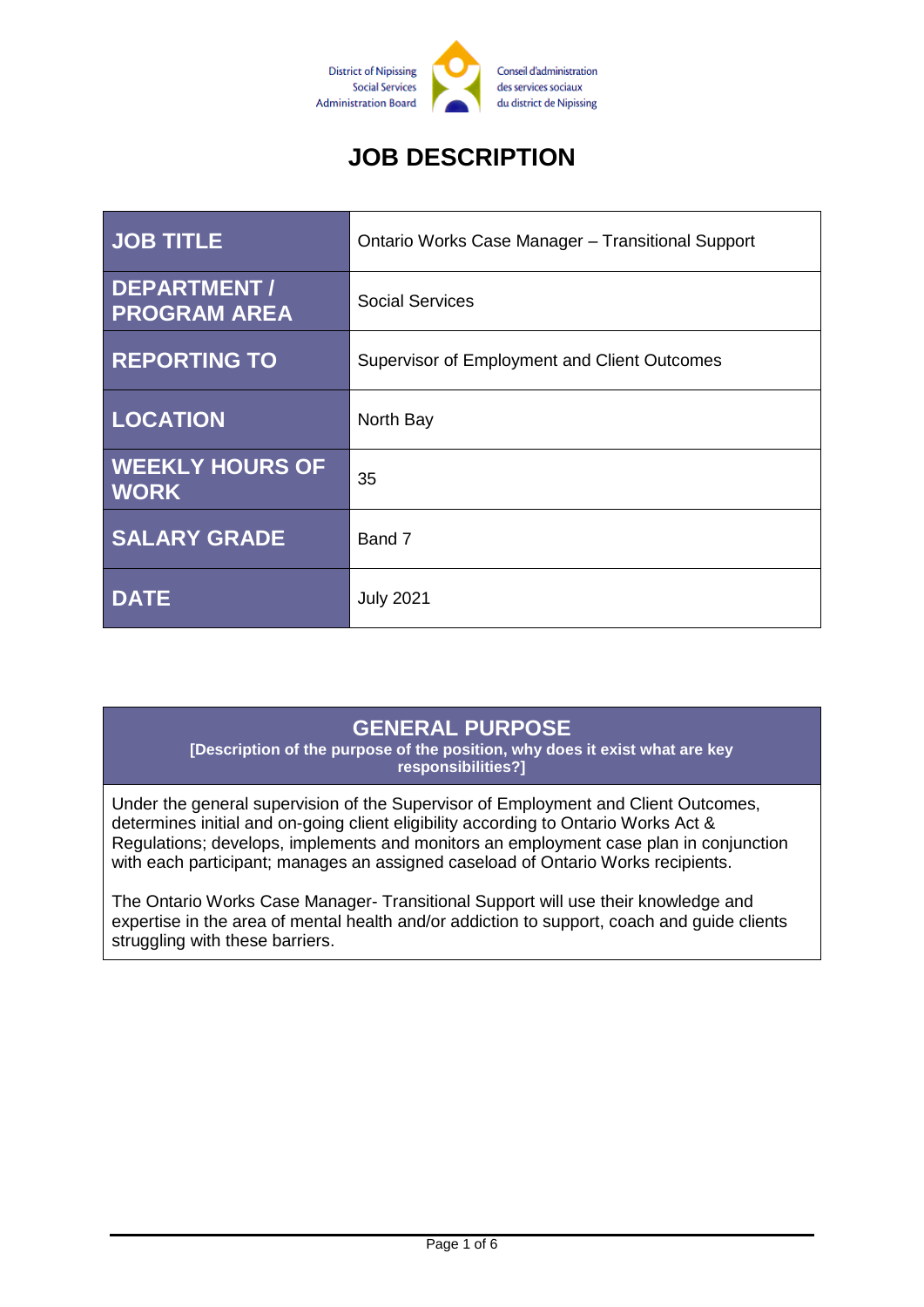## **KEY ACTIVITIES**

**[Name and list under each the key activities of the position and percentage estimate of time for each section.]**

#### **Determines client initial and ongoing eligibility according to Ontario Works Act & Regulations by:**

- Conducting interviews by phone or in person at a variety of locations including but not limited to schools, rural/urban community settings, or client's home etc.
- Interviewing, assessing client needs, providing advice effectively, providing/assessing employment opportunities as well as understand and apply relevant legislation;
- Developing and supporting working relationships with referral agencies, partners and other community stakeholders including legal and support issues;
- Requesting and reviewing Third Party checks and action discrepancies;
- Informing clients of their rights and responsibilities;
- Maintaining a comprehensive understanding of crisis management and the impact of trauma on mental health and addiction issues;
- Making referrals to outside agencies and acting as a liaison with mental health and addiction treatment programs;
- Maintaining strict confidentiality guidelines regarding all clients;
- Coordinating and facilitating educational workshops on mental health and addiction related topics;
- Conducting investigations including initial fraud, special circumstances, and eligibility related discrepancies;
- Advocating on behalf of clients for services in areas of career opportunities, life skills, education, health, comfort, housing and community support systems etc.;
- Providing service to a broad range of clients who may be distraught, in crisis or in an emergency situation;
- Demonstrated ability to assess, analyse and resolve complex situations
- By attending and sitting on community and organizational committees in the area of mental health and addiction;
- Providing mental health and addiction supports and services to individuals.

#### **Develops, implements and monitors an employment case plan in conjunction with each participant by:**

- Ongoing assessment of client employability to determine Ontario Works activities, deferrals or restrictions including referrals;
- Engaging the client in a goal setting process to increase their employability and transition to employment ensuring that the Participation Agreement is adhered to;
- Referring participants and liaising with staff in other DNSSAB departments and external agencies;
- Referring participants' to Community and Employment Placements, Employment/ Training Opportunities and Resources;
- Demonstrating coaching and facilitating solution based conversations;
- Preparing needs and risk assessments.

#### **Manages and assigned caseload of Ontario Works recipients by:**

- Updating Ontario Works recipients files, records and documents as required;
- Reviewing and auctioning reports and statistical data;
- Completing and commissioning all necessary documentation;
- Acting as a witness in court and at Social Benefit Tribunal;
- Maintaining a current knowledge of legislation, policies and procedures, programs, and community resources;
- Developing and maintaining professional relationships with community agencies, office staff and the clients we serve;
- Calculating and approving benefits as per eligibility criteria;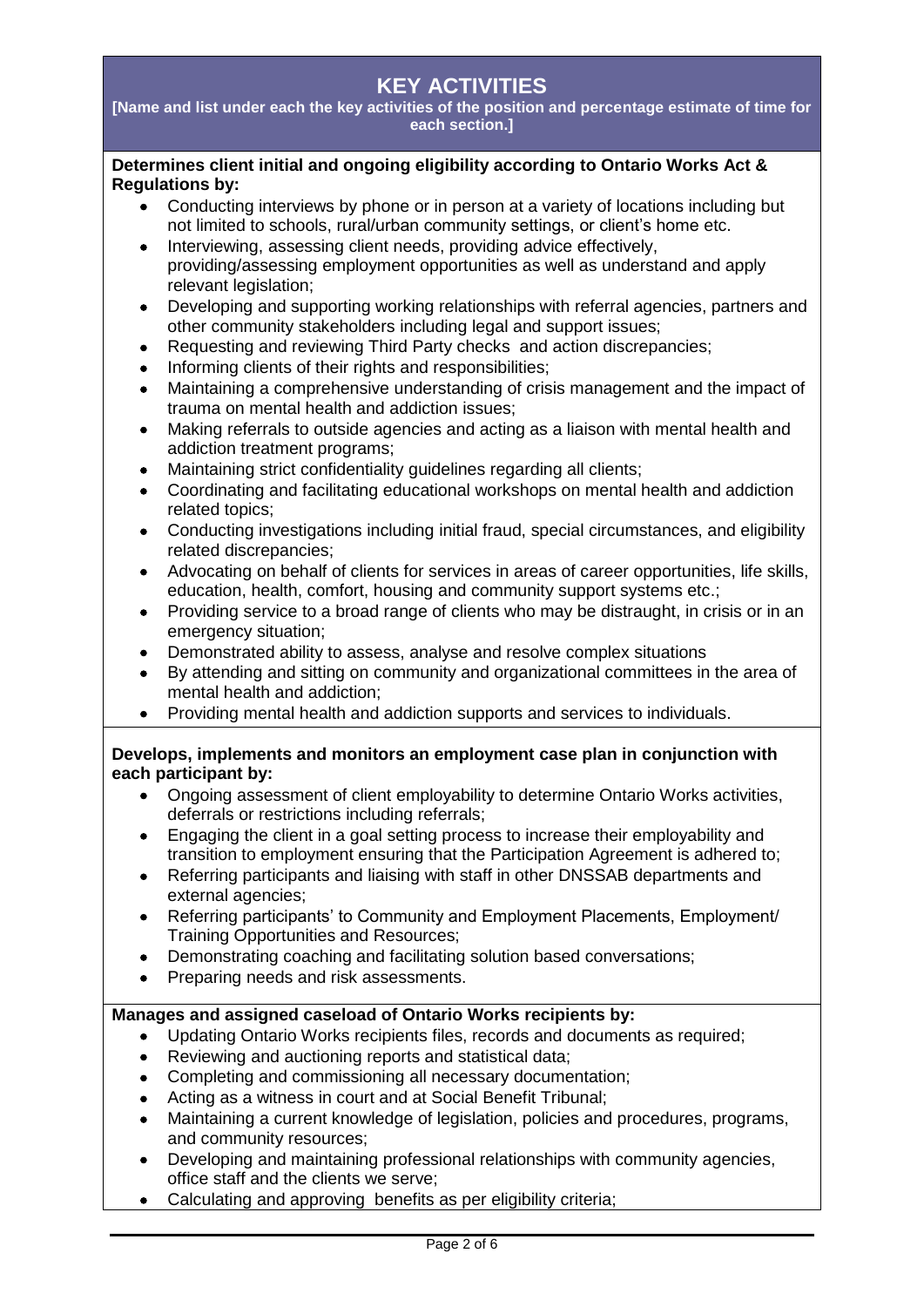- Performing administrative functions as necessary;
- Auditing overpayments to ensure accuracy, creating overpayments and activating temporarily uncollectible overpayments if justified;
- Actioning and monitoring third party reimbursements.

**As a DNSSAB employee, the position is responsible for creating, maintaining and actively participating in a respectful workplace that is free of all forms of harassment, discrimination and violence.**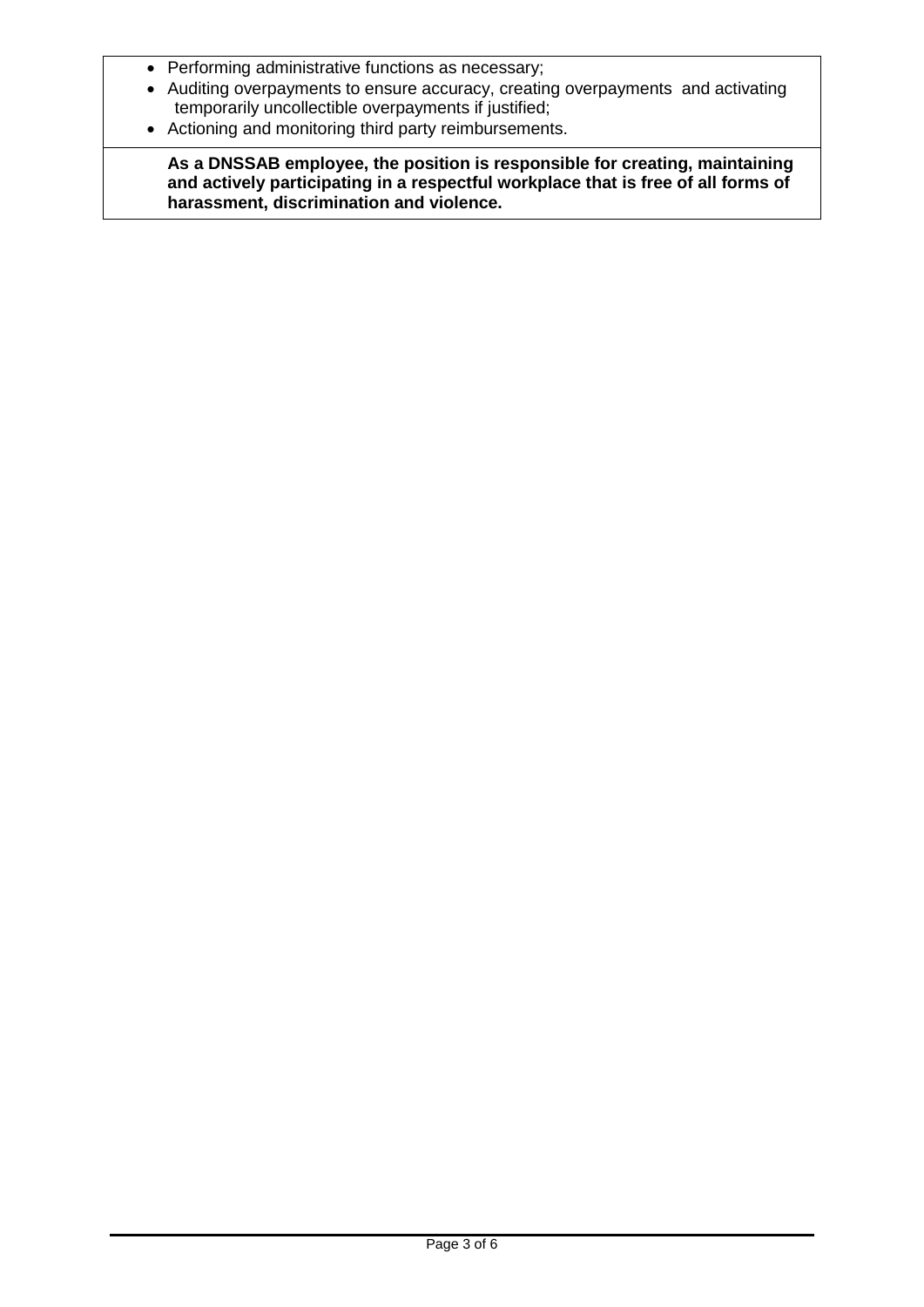## **QUALIFICATIONS**

- Completion of a two (2) diploma or degree in a Social Science field:
- Two years relevant experience within the last 5 years working in a position that directly delivers mental health and / or addiction services to adults struggling with these barriers:
- Good working knowledge of the Ontario Works Act & Regulations;
- Experience working with people struggling with mental health and/or addiction related issues;
- Comprehensive knowledge of client-centred mental health and addictions interventions, and practice methods;
- In depth knowledge of community resources, treatment centres, social service networks and organizations;
- Sound knowledge of de-escalation techniques and crisis management;
- Good verbal and written communication skills, motivational skills and conflict resolution skills; excellent customer service skills;
- Able to identify when an external referral is required to address the client's needs
- Proficiency in the use of computers;
- General knowledge of the full range of programs delivered by DNSSAB including: Ontario Works, Child Care and Social Housing;
- Must possess valid Ontario Driver's License and have a vehicle available for use on the job;
- Respect confidentiality.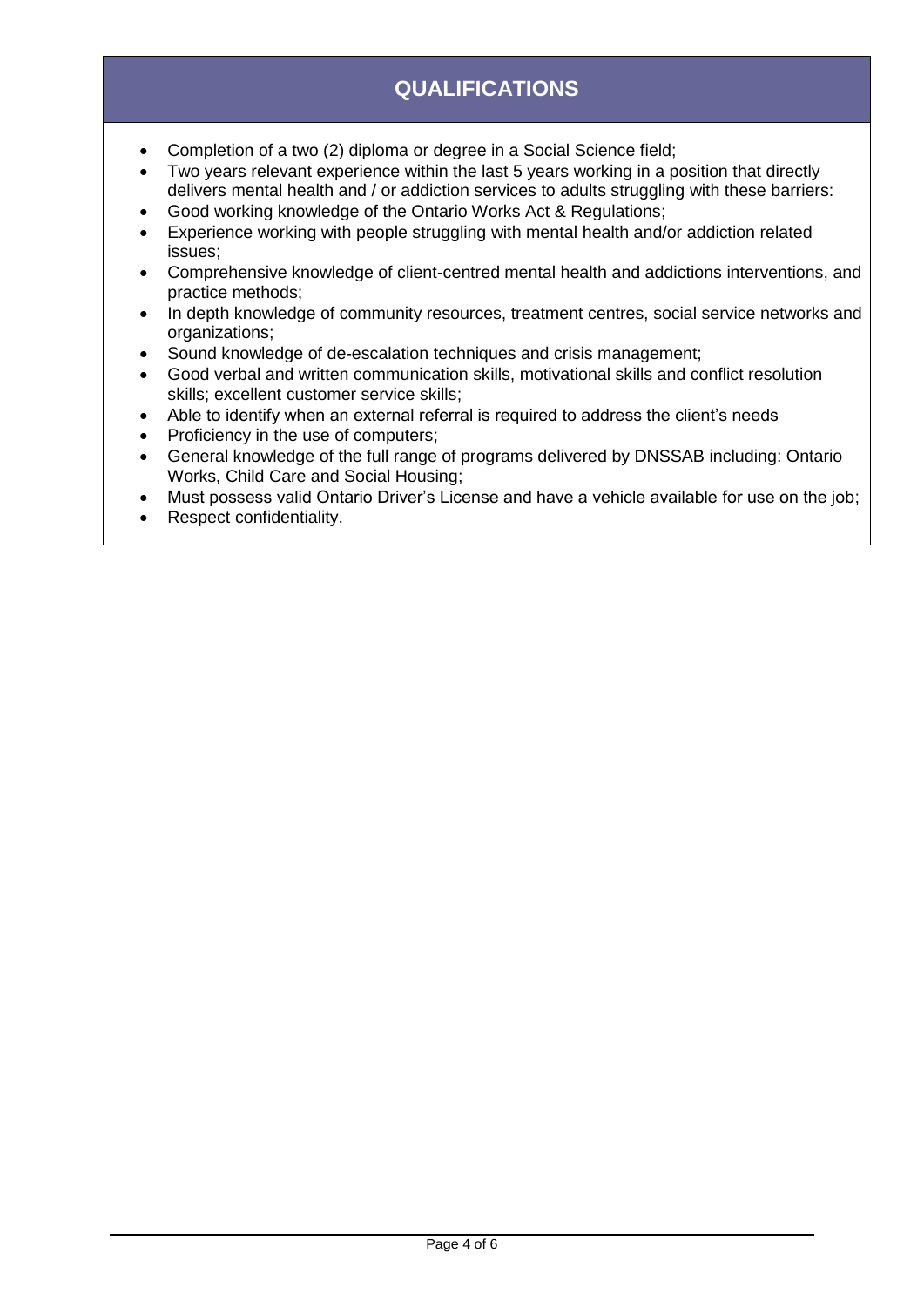## **COMPENSABLE FACTORS**

#### **KNOWLEDGE**

**[This subfactor measures the general knowledge and specialized or vocational training necessary to perform the job duties in a satisfactory manner and has no relationship to the academic achievement of an employee. The degree levels are normally expressed in terms of formal education or equivalent. Similar levels of achievement can be obtained through related experience, courses or self-improvement.]**

College: 2 Years

### **EXPERIENCE**

**[Should be considered when the degrees of knowledge are established. It serves as a scale of measurement for the amount of practical experience that an average individual having the appropriate theoretical knowledge, specific education and specialized training, would require to be able to perform the job duties.]**

Over two years, up to and including four years.

#### **JUDGEMENT**

**[Measures the choice of action required in applying methods, procedures, or policies to complete the tasks.]**

The job requires that changes be recommended to established methods or procedures. Work involves a choice of methods or procedures or sequence.

### **MENTAL EFFORT**

**[Measures the period of time wherein mental, visual and/or aural attentiveness is required on the job. Both the frequency and duration of the effort are to be considered.]**

Frequent periods of intermediate duration.

### **PHYSICAL ACTIVITY**

**[Measures the physical activity by the type and duration required to perform the duties.]**

Light activity of long duration.

## **DEXTERITY**

**[Measures the level of dexterity required by a job. The levels of manual dexterity are determined by considering the elements of speed and/or accurate hand/eye (or hand/foot) coordination. Movements can be either fine or coarse.]**

Employee is required to perform tasks that demand the accurate co-ordination of coarse movements, where speed is a secondary consideration.